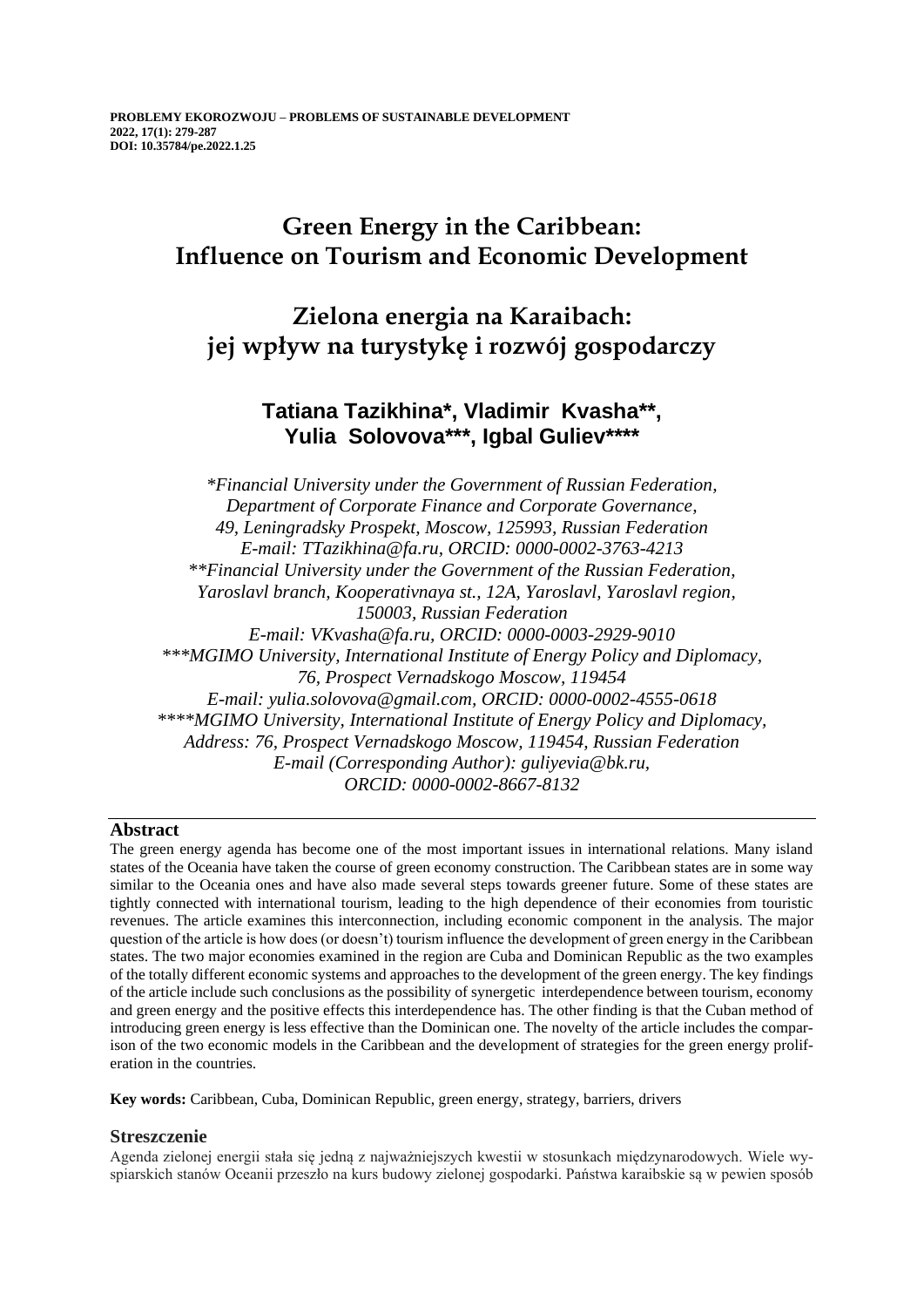podobne do krajów Oceanii i również poczyniły kilka kroków w kierunku bardziej ekologicznej przyszłości. Niektóre z tych państw są ściśle powiązane z turystyką międzynarodową, co prowadzi do silnego uzależnienia ich gospodarek od przychodów z turystyki. W artykule przeanalizowano to powiązanie, uwzględniając w analizie komponent ekonomiczny. Głównym pytaniem artykułu jest to, w jaki sposób turystyka wpływa (lub nie) na rozwój zielonej energii w krajach karaibskich. Dwie główne gospodarki badane w regionie to Kuba i Dominikana jako dwa przykłady całkowicie odmiennych systemów gospodarczych i podejść do rozwoju zielonej energii. Do kluczowych ustaleń artykułu należą takie wnioski, jak możliwość synergicznej współzależności między turystyką, gospodarką i zieloną energią oraz pozytywne skutki tej współzależności. Drugim wnioskiem jest to, że kubańska metoda wprowadzania zielonej energii jest mniej skuteczna niż dominikańska. Nowością artykułu jest porównanie dwóch modeli gospodarczych na Karaibach oraz opracowanie strategii proliferacji zielonej energii w tych krajach.

**Słowa kluczowe:** Karaiby, Kuba, Dominikana, zielona energia, strategia, bariery, czynniki sprawcze

## **Introduction**

The Caribbean sea is a very attractive region for tourism, as it provides the major components of the touristic attractions – it has the beautiful nature, rich history since the Spanish conquest of the region, the developed touristic infrastructure and significant potential in the all-year-round tourists arrivals (Sole, 2021). All in all, the region consists of 25 countries and 3 territories, but the major touristic attraction centers are Cuba and Dominican Republic (Sole, 2021). The attention in this article is concentrated on them, as the other countries of the region are less representative in the sphere of green energy development and tourism.

Tourism is known as one of the energy intensive industries, especially taking into account the service character of the industry. As a result, tourism has the high impact on the demand for energy in the countries, which generate the majority of their profits from touristic activities, such as the Caribbean ones. The green energy agenda and the responsibility in energy efficiency and greenness are significant influence factors on every industry, and taking into account the recent growth of the public concern on green energy, this sphere needs to become more energy efficient in case it wants to preserve its current position in the economy of the countries, depending on it.

In addition to the mentioned economic effects, both tourism and green energy can be analysed from the view of sustainable development. The UN Sustainable Development Goals (SDGs) provide the basis for the greener future, especially in the sphere of energy, and are obviously aimed at the more sustainable and effective development of the national economies. In this regard, sustainability is the important factor, which includes both tourism and green energy development, hence the article encompasses sustainability issues too. The SDGs in general sense give recommendations on the actions to be taken by the countries in order to achieve the UN Agenda, but this document doesn't give region specific recommendations, which is necessary for the more effective development of the countries. The article is devoted to the formulation of these region specific recommendations, based on the framework, given in UN SDGs.

The two countries have different economic systems and different approaches to the green energy development – while Cuba is a command economy with the high influence of industries on the economy of the country, Dominican Republic (DR) is a market economy with extremely high influence of tourism on the economy, and the developed services sector. As a result, the approaches to the development of the green energy in the two countries differ a lot. While Cuba forces its industries to the green energy transition by combining price and command methods (Martínez, 2020), DR follows the economic trends and sticks to the idea that tourism has the opportunity to control the economy of the country because of its high influence on it, hence the green energy transition is conducted under the pressure of tourism requirements (Goffi, et al. 2020). The article aims at revealing the major characteristics of the green energy development models of the two countries and figuring out the extent interdependence of the countries in the Caribbean region. This allows to give conclusions and recommendations on the further development of the green energy in the region in whole and in the named countries in particular.

The major finding of the article is the proof of the possibility of interconnection between the green energy development and tourism through economic and social benefits.

#### **Literature review**

The literature on the green energy development in the Caribbean can't be named vast. Many of the works cover the region partially, only touching its problems. For instance (Ahmed, Shimada, 2019) covers several regions and states, that the Caribbean states have to depend on conventional energy sources. The other paper (Singh, Ephraim, 2016) states that green energy is the new key agenda for the Caribbean, but has several major issues, such as finance, technology and sustainability in the local weather conditions. The work (Shah, Niles, 2016) focuses on the Caribbean in general and gives interesting institutional solutions, especially in the context of the partnership of the Caribbean states, but misses out the fact that this leads to the dangers for the island states' own policy and national security.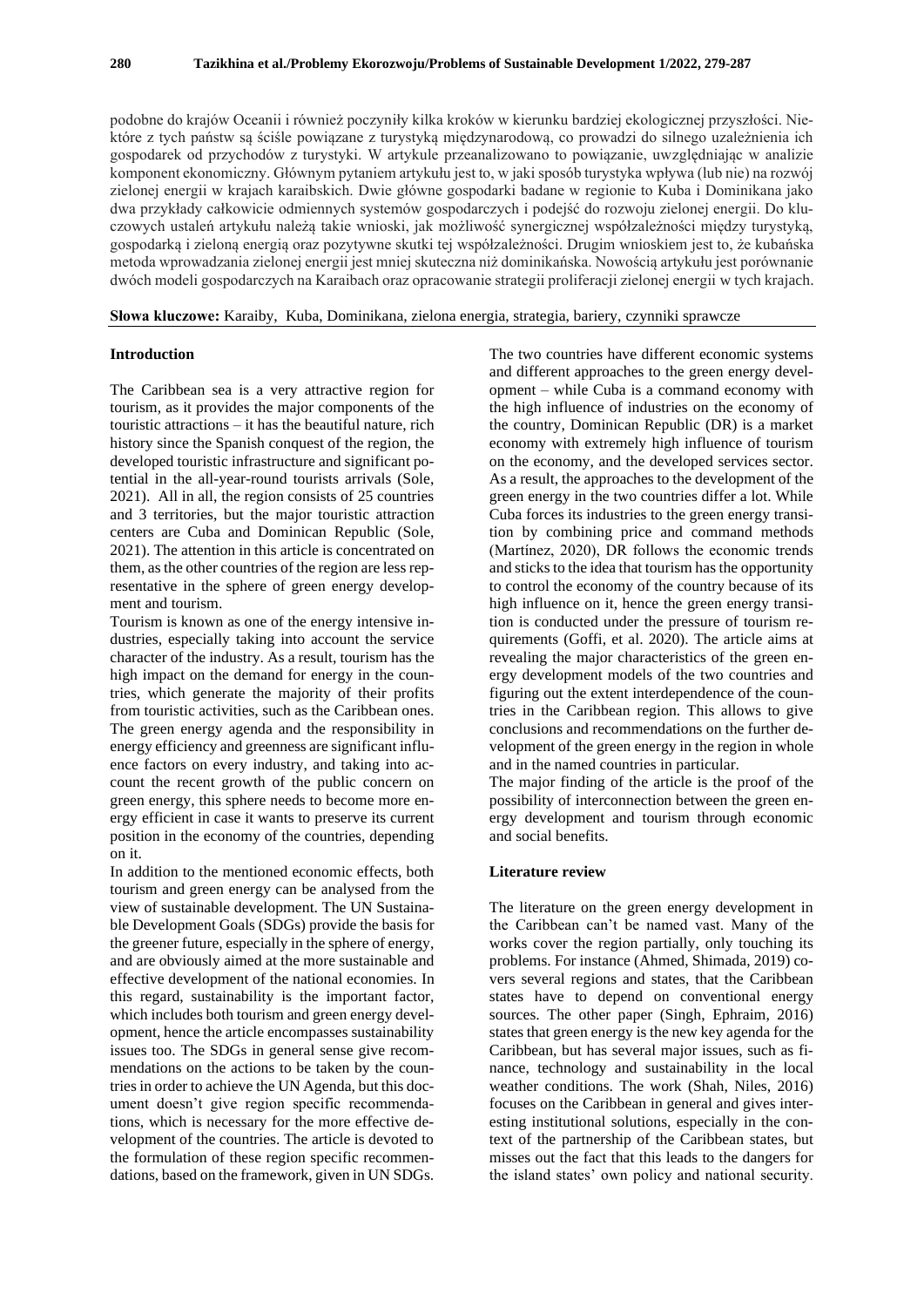At the same time, the other work (Mundaca, Markandya, 2016) states that the current state of being is far from the one to be achieved in order to comply with the green agenda goals. When speaking of Cuba, the only paper found in Scopus on the relevant theme id (Lorente, et al. 2020) which lies in the basis of the analysis, given hereinafter. The other article (Donastorg, 2020) gives major conclusions, used hereinafter for the DR, the assessment of the feed-in tariffs, mentioned later is given in (Jacobs, et al. 2013).

The overall conclusion on the sources on the green energy transformation in the Caribbean is their national orientation (each source mainly covers the situation in one country) and lack of comparative analysis on the development of green energy in the countries of the region. In this regard it's necessary to compare the green energy development models in the region and put forward propositions on each of the revealed models.

#### **Methodology**

The article is based on the following logic process. First of all, the authors search for the drivers of the green energy development in the countries researched. Such drivers bear economic and social character, then these drivers are weighted by the barriers, the character of which differs and can be political. Based on these drivers and barriers, the authors put forward a characteristic of the green energy development model of the country by the following parameters: a) the character of green energy transition, b) the economic basis of green energy development, c) the legal basis of green energy development, d) the social influence of green energy, e) the overall driver/barrier ratio. The last is calculated by the simple formula:

$$
DBR = \frac{Qd}{Qb}
$$

where Od and Ob is the quantity of drivers and barriers. Thus, the overall complexity of the sphere can be estimated in figures.

The second step of the research is to provide crossvariable correlation analysis. This allows to figure out is the development of green energy in the country autonomous from other spheres or it has interconnections with them and synergetically develops with them. The analysis of correlation is based on the correlation formula:

$$
correl = \frac{\sum (x - m_x)(y - m_y)}{\sqrt{\sum (x - m_x)^2 \sum (y - m_y)^2}}
$$

where x and y are the two variables,  $m_x$  and  $m_y$  are the means of the variables.

If the correlation is high  $(>0,9)$  the interdependence is strong, if average  $(0,5<$ correl $< 0,9$ ) then moderate, if low  $(<0,5)$ , then there is no interdependence. The cross correlation includes the analysis of two correlation values at the same time. If both of them are

high or average, there is intercorrelation and synergetic effect is present, if not, the opposite is true. Based on the performed analysis the authors provide strategies, based on either synergetic effect of the three variables, or on the supposition of linear development of green energy in the country.

#### **Cuban model of green energy development**

The development of green energy on Cuba has begun in the 2005, but the framework for its further development was given only in 2014 when the country adapted a new Green energy plan (Alberto Arrastía-Avila, Glidden, 2017). The major decisions of this paper are discussed in the named source, so we won't concentrate on them here. As a result, the green energy industry in Cuba is one of the most rapidly growing in the Caribbean. At the same time, we can't avoid mentioning, that Cuba is forced to seek new sources of energy, as the conventional ones are too expensive.

The development of green energy in the country is stimulated by the following major drivers:

- 1) High price for the conventional energy resources. The country imports oil and gas from Venezuela (Cederlöf, Kingsbury, 2019), and this import is a rather expensive one. The average customer on Cuba spends 125-140\$ a month on electric energy (Yao Zhao, 2017), taking into account the low disposable income of the citizens of the country, this figure influences the social situation significantly.
- 2) The need to create a stable energy system. Due to the high volume of tourists and the high revenues of the state budget from their visits to the country, Cuba has to provide the best touristic experience possible, which is impossible in the current conditions of the unstable energy grid and high energy prices. In this paragraph it's necessary to mention that Cuba has less problems with energy infrastructure construction than Dominican Republic, as the territory of the latter is more exposed to the natural disasters because of the small territory of the island. In addition to that, the high share of the military infrastructure on Cuba along with the urge to preserve the constant function of the force institutions, such as the police, makes the development of the green infrastructure, based on the wellprotected infrastructure of the military character easier. The other important factor is the relatively big territory of the island and longer electricity lines, and higher share of industry in the GDP of the country, which contributes to the other infrastructure structure, making it less diversified and more centralized.
- The necessity to preserve the national security. The country depends from imports of the energy resources, that's why it needs to secure itself from the market volatility and from the political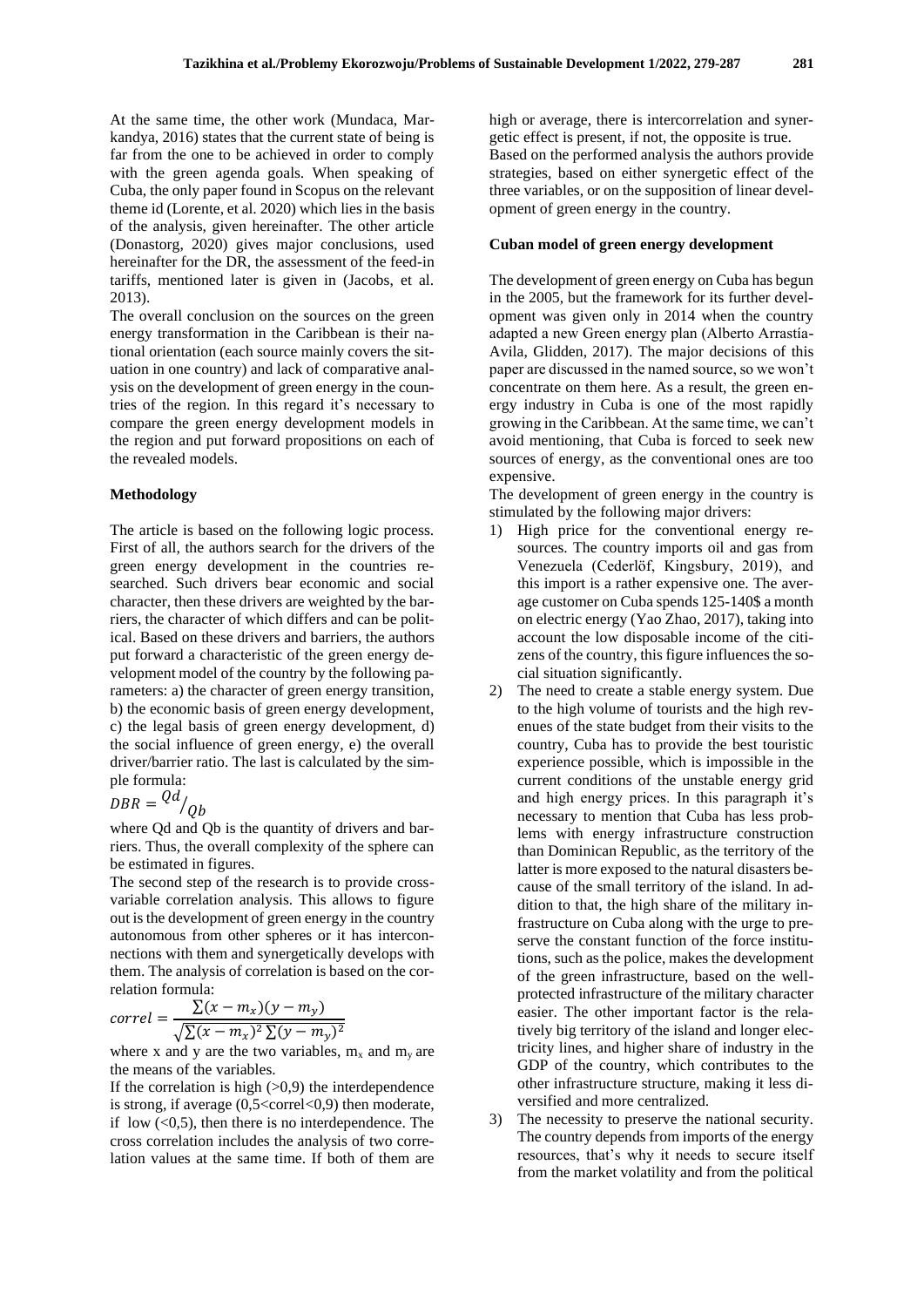pressure on the exporters, taking into account the long-run political tensions with the USA, a major influencer in Latin America, Caribbean and South America (Kaláshnikov, Kodzóev, 2018; Arazoo, 2013).

- 4) The abundancy of the natural riches, that are to be preserved. Clean air and water are necessary for the future development of the island, especially taking into account tourism. But even with no regard to this economic sphere, green agenda is extremely important for any island state, as it can't neglect the bad ecology because of the small territory and no way to recover the previous state of being without extremely big financial losses.
- 5) Excellent natural conditions for the green energy introduction. Cuba is one of the sunniest places on Earth, has the potential for wind energy generation and has already developed a sustainable system of the bioenergy production, especially in the field of fuel for vehicles and small powerplants.

All these drivers lead to the current situation, when Cuba forces the development of its green energy industry to comply with the ambitious goal of 24% of renewable energy in energy balance by 2030. Still, there are several barriers for the development of green energy in the country:

- 1) The two-currency tariff. The country has two official currencies – the convertible Peso and the Cuban Peso, hence the monetary system of the country is rather complicated (Fernandes, 2018). This causes the issue of the foreign trade with Cuba in energy sphere – the tariffs are collected in Cuban Pesos, so how are they to be converted in convertible Pesos?
- 2) The significant legal issues with private property. In many developed countries of Europe green energy has started from the private initiatives in green energy development. How will Cuba manage to coordinate plan economy and private initiative? The issue is very important, as the rapid growth of green energy production in Europe started from the private sector, but transformed into general initiatives on the EU level, aimed at economic stimulation through the methods of green financing and green energy development. Hence, the green energy has become an institutional issue. In the plan economy the only way an initiative can become institutional is the convergence of the centrally planned actions and positive social attitude towards them. The Cuban issue is that the government can be less supported by the society than it supposed.
- 3) Lack of financial resources. Cuba has little or no possibilities to attract the financial resources from the developed countries and isn't a member of the international financial institutions. The major investor in the green energy of the

country is China (Steve Hanley, 2017), so will the investments from PRC be enough for the sustainable development of Cuba?

In addition to that, the country is isolated from the international technological markets, which leads to the ability of Cuba to develop the green energy infrastructure, based on the local technologies. The low quality of education (Margarita, 2011), followed by the high barriers for the educated workforce to leave the country for the professional development lead to the lack of human capital and the significant issues with the technology development in the country.

In addition to that, the maintainable of the already existing infrastructure is rather weak because of the same reasons. The major difference of the maintenance of the green energy infrastructure from the maintenance of the road infrastructure for instance, is the need for qualified personnel and the high standards of quality, which Cuba lacks.

The overall lack of resources in Cuba makes the development of green energy in the country a matter of high importance, but little prospects for international help and cooperation. The country has to rely on its own.

These barriers form significant problems for the future development of the Cuban energy industry, based on the green energy, so the country has to solve them in order to comply with the national green energy development plan.

The overall characteristic of the Cuban model of green energy is that it is a forceful model, the economy of the country is forced to conduct green energy politics in order to avoid severe losses, green energy is developed centrally, no private initiatives are present, the legal basis is rather not developed and bears a character of statements, green energy has moderate social influence, but it's not enough for the massive public support. At the same time, the DBR equals to 1,66, pointing on the high potential for the green energy development in Cuba.

#### **Dominical green energy development model**

DR is another center of tourism in the Caribbean. But it has another model of green energy development than the one, Cuba has. Green energy development in the country is regulated by the Law 57-07 (IRENA, 2016), which regulates the major spheres of green energy use in the country.

At the same time, nearly 60% of the demand for energy in the country is supported by hydrocarbons' imports. The major drivers, leading to the development of the green energy in the country are the following:

- 1) High prices for the hydrocarbons. Just as in Cuba, the country faces severe problems with the imports of hydrocarbons.
- 2) The excellent natural conditions for the green energy generation. The abundancy of sun and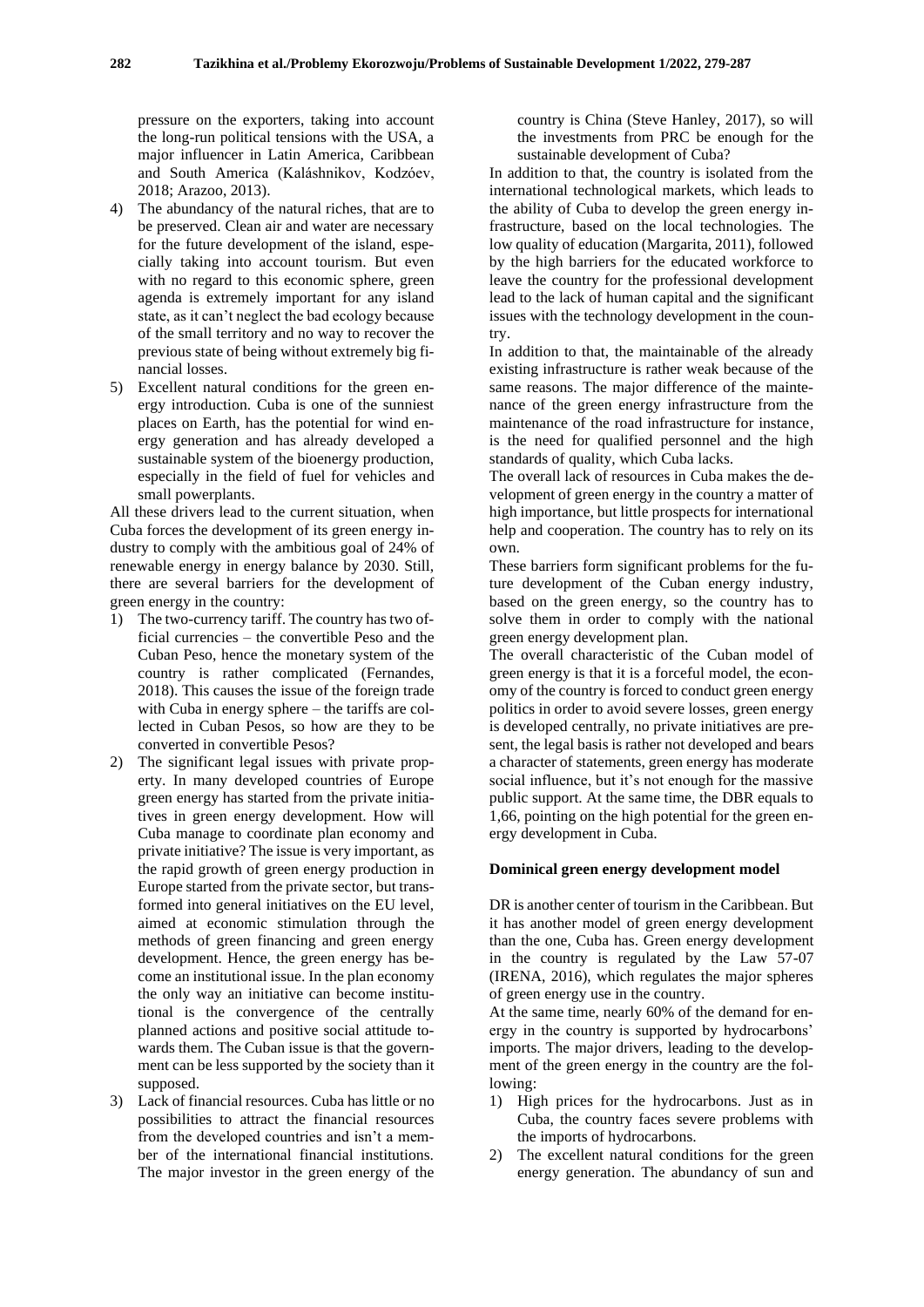wing make the best possible conditions for the green energy production.

- 3) The growing energy market. The active tourism and the industrial development of the island leads to the necessity to develop new ways of energy production, especially taking into account the high burden of conventional energy production costs.
- 4) The availability of external financial resources for the green energy development in Dominican Republic. DR doesn't have technologies for green energy development, but its partners, such as the USA and EU do, and taking into account the good economy development forecasts (Reyes, Useche, 2019) and the tight relationships with the finance donor countries, DR can have a cheap and fast introduction of green energy technologies in the next years.
- 5) The necessity to create a green environment for the development of tourism. The territory of the country is smaller than the one of Cuba, but the tourist inflow and the demand for energy from the industry is significant, which leads to the faster degradation of the natural environment, than the one on Cuba. In addition to that, the high influence of the marine transport on the environmental conditions of the country force it to introduce stricter regulations and higher energy standards in order to preserve the major source of the budget – tourism revenues.

These are the main drivers for the development of the DR energy market, but there are several barriers too:

- 1) The legislative framework is still quite misty. The Law 57-07 has to be extended in the sphere of attracting investments in the green energy sphere and stimulating private initiatives. In addition to that, it's necessary to make the system of the energy regulation easier, as today there are discussion on who controls the development of the energy system of the country (Alexander, et al. 2015).
- 2) The energy grid of the country is rather weak. The current energy grid isn't suitable for massive green energy production due to the lack of two-way exchange possibilities (The Economist, 2015). The other important issue is the lack of energy storage facilities, which are quite expensive and require high investments in security and ecological safety – the leakage of heavy metals from the batteries can cause significant damage to the water resources and wildlife of the nearby region. In case such leakage happens massively (for instance, because of the malfunction due to the bad weather conditions, or human factor, including terrorist attacks, the damage to the nature of the island will be significant.
- 3) The necessity to prove the effectiveness of the current measures to the population. The current green energy transfer is to be supported by the

private initiatives of the population, otherwise it won't have the planned effect. Today the population of the country isn't secure of the future of green energy in DR, so the support to such initiatives is rather low.

In addition to the mentioned, the necessity to provide a secure and stable source of energy will lead to the inevitable overkill in energy supply of the Dominican Republic. In case of the intense international trade in energy this will lead to a higher export values of the country, but in case of the Caribbean, where the overall density of international electricity network is very low, the international trade in energy is unlikely. In case the international trade in energy model doesn't work for the country, the extensive production facilities will cost significant amounts of financial resources, but their return on investments will be low or even negative. This leads to the growth of costs of green energy transfer in the country and to the ineffective use of the acquired investments in the sphere. Due to the barriers mentioned earlier, the ineffective use of financial resources will lead to the low outcomes of the green energy transformation in the country.

The other important factor to mention is the regular character of the natural disasters. Taking into account their devastating nature, the construction of the green energy infrastructure should be based on the principles of the defense of the first from the negative impacts, which will rise the costs of infrastructure construction significantly. In addition to that, the storages of energy, which are represented by batteries of different kinds, should be protected from water, which will add on the costs of the green energy development.

This is a significant problem, as the main consumers of energy in the country are tourist facilities, which are located majorly on the coast, which is affected most significantly by the natural disasters.

The overall characteristic of the Dominican green energy development model is the following. Green energy in DR develops because of the need from the private and public sector, based on the market demand for the more efficient energy source, the legal framework is developed, despite the need for modernization and provides enough opportunities for the green energy initiatives, the social influence of the green energy is moderate to high, because of both cheaper energy and higher incomes from tourism. The overall DBR equals 1,33, demonstrating a high potential for future green energy sector growth.

### **The assessment of the interconnection of tourism, economic development and green energy in the countries**

The interconnection between tourism and energy sector comes from the high demand for energy in tourism. This, in turn, happens because of the ineffective spending of the energy resources by the tour-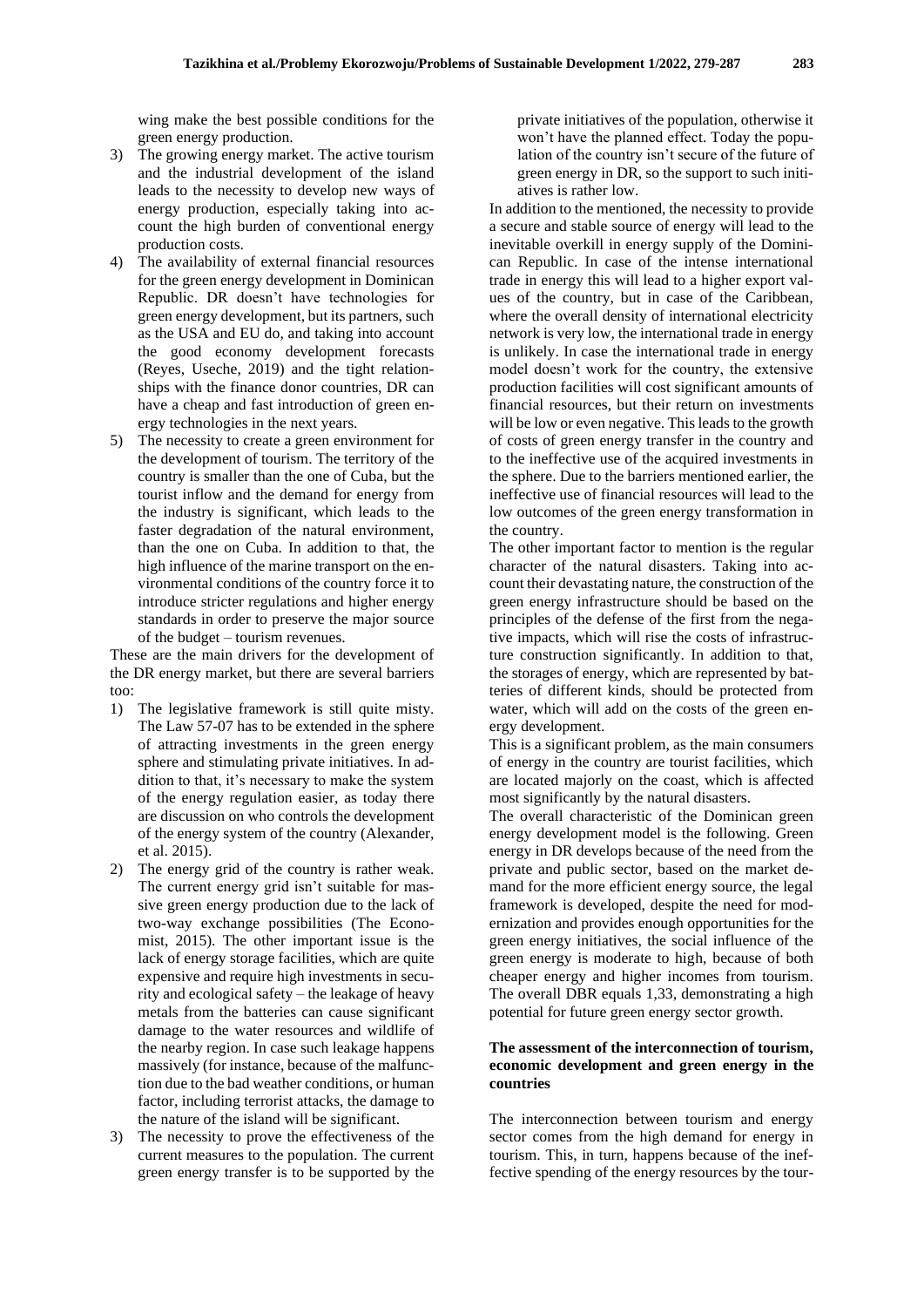

Figure 1. Green energy production by sources (w – wind, s – solar, b – bioenergy), GWh, created by authors, based on (IRENA, 2018).



Figure 2. GDP and tourist arrivals in the countries, US\$ and persons, created by authors, based on and (The World Bank, 2019).

ists and by the touristic infrastructure, aimed at the fulfillment of the wishes of tourists, which are chaotic and hardly predictable with high preciseness. The optimization of energy consumption in this regard is nearly impossible.

In order to figure out the interconnection between tourism and green energy production, lets refer to the green energy production trends in both countries, presented on Figure 1.

The data on figure 1 demonstrates the substitution of bioenergy in Cuba by the solar energy and the significant influence of the hydroenergy on the energy balance of Dominican Republic. The other important notice is that Cuba has less developed green energy sector than DR, despite having similar ambitious plans. We observe a rapid growth of solar energy use in DR, just as in Cuba and quite humble growth of wind energy.

This effect can be a result of technical limits of the use of wind energy, for instance, wind generators produce noise, they are rather big and spoil the landscape and their maintenance requires higher quality specialists and is more expensive than the one of the

solar panels, especially when they are mounted in private sector, where their maintenance lies entirely on the costs of citizens, who installed them.

The decrease in the biofuels use in Cuba can be connected with the gradual modernization of the vehicle park of the country, and their higher fuel efficiency. As a result the demand for biofuels from the automobile sector falls, while the demand for them from the electricity generation facilities hasn't grown yet because of the time lag and a not clear economic efficiency of their use in the sector.

Let's refer to figure 2, depicting GDP growth of the countries and the number of tourists arriving.

Figure 2 demonstrates a stable growth of GDPs of the countries and a stable growth of tourists flow to Cuba with a slowdown in DR. This situation reflects the tendencies in the product life cycle, referring to the necessity to modernize the touristic infrastructure and services in DR.

The interconnection between the three variables can be assessed through the correlation analysis, presented in table 1.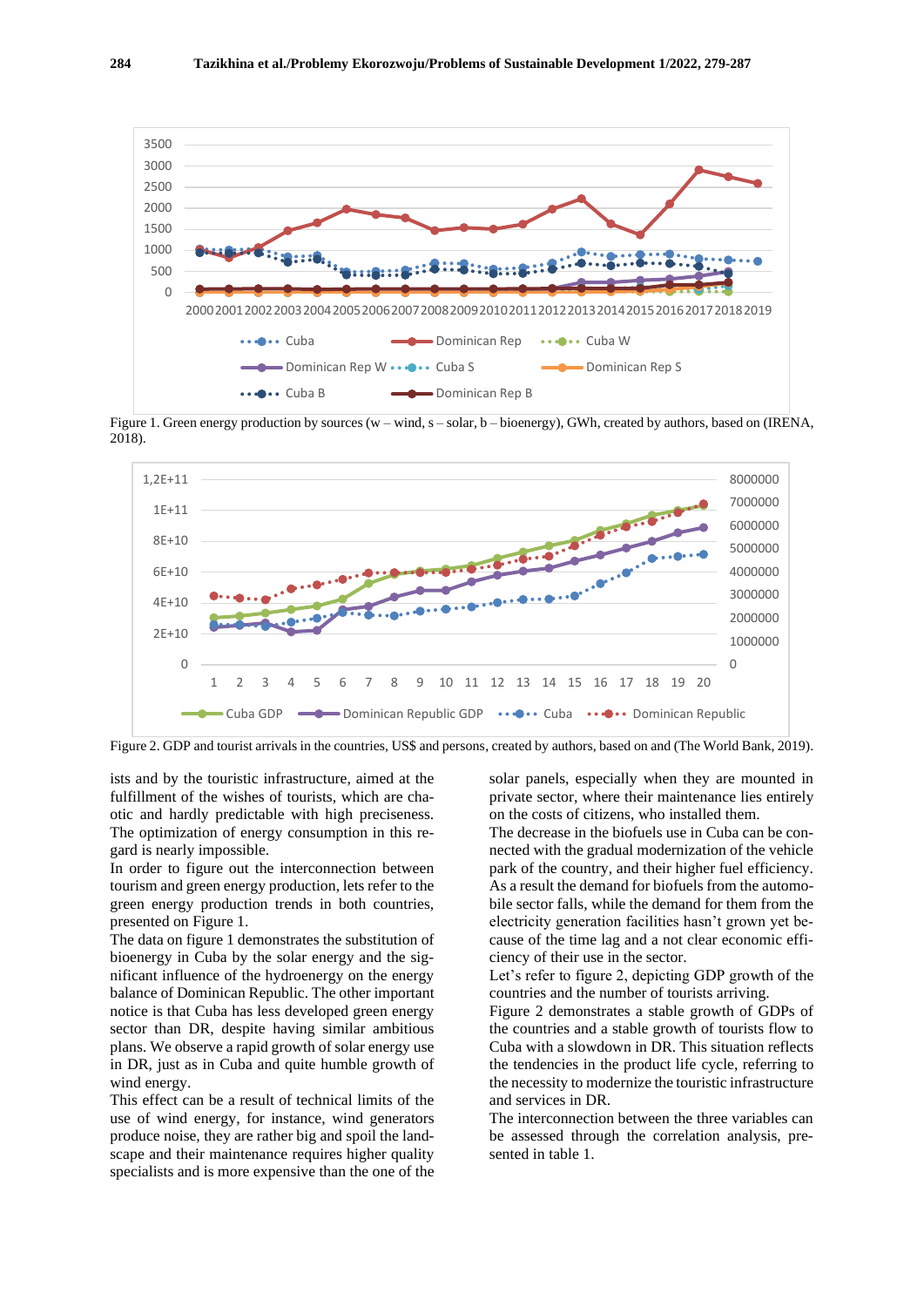|            | T/C        | T/P           | T/E         | P/E          |
|------------|------------|---------------|-------------|--------------|
| Cuba       | 0.6941363  | $-0.02364217$ | 0.941187624 | 40.122765877 |
| Dominicana | 0.9365757  | 0.809388595   | 0.964191028 | 0.745754726  |
| Total      | 0.79919613 | 0.767337754   | 0.559399201 | 0.062930561  |

Table 1. Correlation analysis (t – tourism, c – green energy capacity, p – green energy production, e – gdp)

The table is colored according to the correlation strength. As a result of the correlation analysis, we have come to the following results:

- 1) Tourism influences the economy of both countries significantly, as it provides high financial benefits for the countries' budgets. The Caribbean region economy is moderately affected by tourism.
- 2) Tourism has a significant impact on the green energy production in DR, but no impact on the Cuban green energy. Its impact on the overall green energy development in the Caribbean region is moderate.
- 3) Tourism has a very high impact on the green energy capacity in DR, while its impact on the same parameter in Cuba and in the Caribbean is moderate.
- 4) Only DR has the direct connection between tourism, economy and green energy production, while Cuba and the Caribbean region don't have it.

The results of the correlation analysis prove the fact, that the Dominican model of the economic development and the green energy framework is much more effective in terms of green energy production than the one in Cuba. The changes in DR come from the private initiative, while Cuba relies on the state regulation and has no social framework, suitable for the sustainable green energy development.

In the current conditions of COVID-2019 pandemic tourism suffers a lot. Both countries have faced negative effects of this situation, but when referring to EU, pandemic has given the boost for the green energy development. In the Caribbean COVID-2019 has led to a significant restoration of the wildlife due to the lower quantity of tourists, but the green energy sector has faced no significant boosts. This has happened due to the fact, that in the EU the recovery program is based on the EU Green Deal, involving the green energy financing, when in Cuba and Dominican Republic such programs haven't been introduced.

## **Discussion**

As it follows from the results, the Cuban model of green energy development doesn't provide synergetic effect nor has it from the economy or tourism, while the Cuban economy depends on tourism. The Dominican republic has the synergetic effect, so the proposed strategy of green energy development for it can be based on measures, connected with tourism.

In this regard, we propose the following strategy for the greener energy sphere in DR.

The first step is to enhance the legal framework of green investments. As we have mentioned above, the Law 57-07 doesn't stimulate foreign investments to the necessary extent. The major possibilities in this sphere are the following: a) the tax reform in order to provide tax benefits for the foreign investors in the green energy projects, b) the concretization of the green energy projects characteristics and the formation of the basic principles of the green finance, c) the government stimulation of the private initiatives in the green energy sector by both taxes and subsidies, d) the development of the long-run plan for the green energy development for a period from 2030 to 2050.

The second step is the cooperation with the international institutions and investors, for instance, the creation of the Dominican Green Energy Investment Fund, based on the bilateral agreements with the international companies and institutional investors.

Tthird step is the modification of grid. In order to do that, the country can attract the financial support from the World Bank Group or from the other development banks, for instance, the New Development Bank of BRICS or the Interamerican Development Bank.

The fourth step is the promotion of green energy production among the citizens of the country by using the special tariffs and returns for the ones, who sell energy to the grid.

The fifth step is the creation of the extensive tourism revenues fund, which can be used to promote green energy development in the country by financing the local projects in the most tourism attractive zones. In addition to that, the fund can be used for the modernization of touristic infrastructure and making it greener.

The sixth step is to develop and promote internationally the new way of tourism – the green tourism. The main way to do that is to form the major principles of zero carbon trace and zero nature influence of such kind of tourism and assess the concrete tours in accordance with such principles. These principles are to be introduced for hotels, transfer, excursions and food, so if the tour complies with these characteristics, the tourist can apply for a partial refund of tour price when leaving the country. The promotion of such tours is to be organized on international level through touristic agencies.

The seventh and one of the most important steps is to create a clear framework for the ESG institutions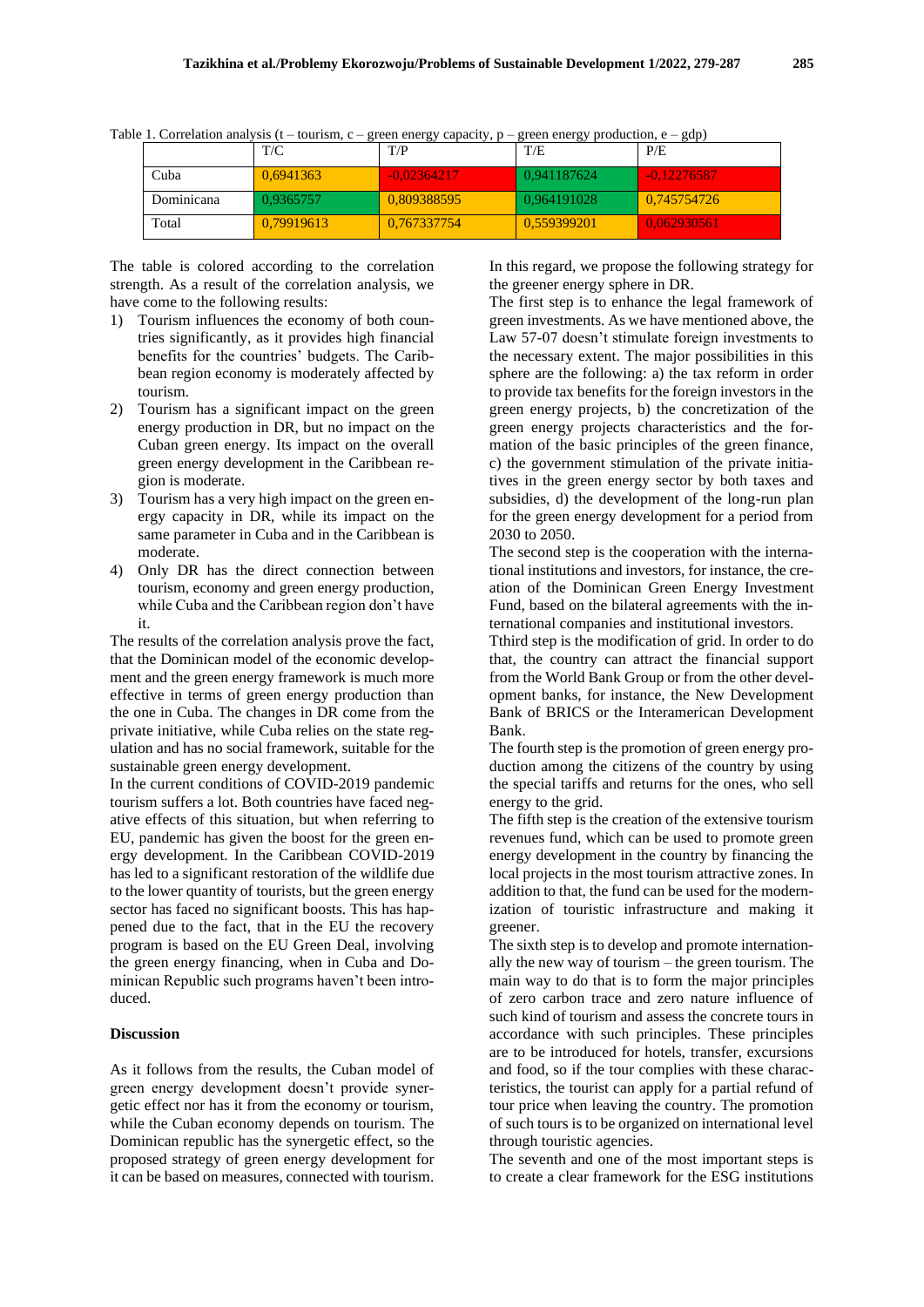and initiatives. In this context it's necessary to develop a system of indicators for the green finance development, especially for the green bonds. This will allow to attract new financial resources to the country, especially form the countries, which are highly involved in the green transformation, such as the EU countries and the USA, taking into account the green energy plan of Biden 9 (Fulton, 2020).

Taking into account the will of Dominican Republic to develop the green energy infrastructure, it is a good idea to join the initiate of zero-plastic and zerowaste society and tourism. It will contribute to the overall decrease of the hydrocarbon-active industries, especially those, which involve polymers production. In turn, this step demonstrates the high involved ness of the country in the green initiatives, attracting new investors and green institutions to the country. When speaking of green institutions, it can be a significant attractiveness factor to introduce zero taxes for the institutions, which are of green character (this step involves the prior development of the standards for the green institutions). As a result the coverage of the Dominican green initiatives will be much better and the country will be able to attract more investments in the green energy.

This strategy will lead to the high openness of the country to foreign initiatives in the sphere of green energy and will be able to provide new possibilities for the local entrepreneurs, aimed at the green energy development.

When speaking of Cuba, the country can't boast the synergetic effect of economy for green energy. The strategy for its development of green energy is the following.

The first step is to encourage the private initiative in this sphere. In order to do that, the country can apply special energy tariffs for those, who produce green energy, the special trade tariff policy, which will stimulate the imports of the cheap green energy facilities' components, etc. The stimulative measures like subsidies aren't to be applied as the misuse of the financial resources is highly possible.

The second step is the tight partnership with those countries, which can support the Cuban energy sphere. For now, it's China, which provides massive investments in Cuban green energy for political reasons first of all.

The third step is to boost the production of biofuels for the needs of electricity generation. At the current stage, the major consumer of biofuel in Cuba is the automobile sector, so in order to boost green energy, the Cuban government should introduce the double tariff for fuel – the lower one for biofuel electricity generation and the higher one for automobile owners.

The fourth step is promotion of green energy among the citizens, so they can support the development of the sector both financially and by volunteering.

The fifth step is to develop the major guidelines for the industry. One of the major industries in Cuba is

the tobacco industry (Wikle, 2015) which has been generating a significant inflow of capital to the country. In the era of massive green energy transformation, the new strategy for the greener energy in the country is the gradual transfer of tobacco industry to the green energy, or the introduction of compensations tax for the industry in case it refuses to comply with the new standards of the greener energy and new technologies of cleaner future.

As a result of introduction of such strategy, Cuba can have a significant growth in green energy development in the next 5-7 years due to the formation of the tight bond between the social importance of the green energy development and its economic effects.

#### **Conclusion**

The development of green energy in the two countries is a very difficult goal, which needs weighted, but rapid decisions. The analysis of the green energy sphere in Cuba and Dominican Republic allows to figure out the two major paths pf the green energy development in the Caribbean.

The first path is the Cuban one, which is proved to be less effective. It's the path from the central power to the local decisions. This path is less effective due to the issues with the financial regulation on Cuba, the difficulties with private property and private initiatives realization and the unclear future of the private projects on the island. The other negative side is the lack of external financial resources and the low availability of financial mechanisms for the green energy development.

The second path is the Dominican one. It includes the numerous market initiatives, the dependency of green energy development on tourism and the significant inflow of capital from foreign investors. It's based on the clear regulative framework and provides guaranties for the investment in the green energy.

The Dominican path also has a significant bonus – the development of green energy is synergetic with tourism and economic development. In this regard, the process of greening the energy sphere of the country will go automatically in case the country economy grows and the inflow of tourists rises too. Based on these two paths and the barriers, put for-

ward by authors, the strategies of the green energy development were formed. These strategies use the synergetic effect for DR and aim at the structuration of the Cuban chaotic green energy initiatives. The results of these strategies' implementation are higher, if the measures, mentioned in them are taken in complex.

The authors have proved that in the Caribbean green energy can be interconnected with tourism and the development of one can boost the other, but in order this to be true, such interconnection is to be based on the economic and social benefits, that the countries and their population can receive from green energy.